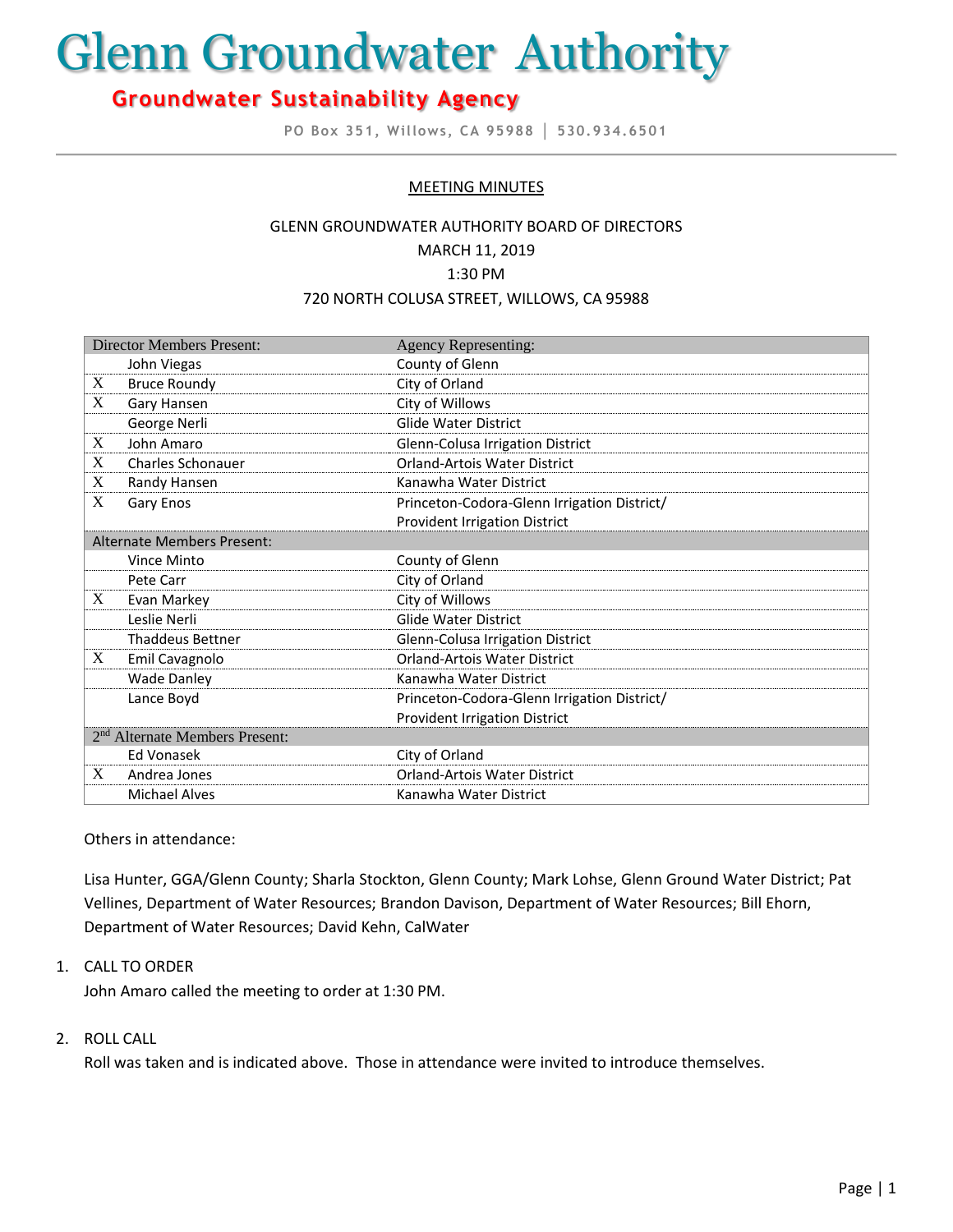#### 3. APPROVAL OF MINUTES

a. Approval of meeting minutes from February 11, 2019.

The meeting minutes from February 11, 2019 were approved as submitted.

Motion: Bruce Roundy, Second: Chuck Schonauer, Vote: Unanimous

#### 4. PERIOD OF PUBLIC COMMENT

Bruce Roundy commented that he would like to see Stony Creek water go to recharge.

#### 5. STAFF UPDATES

Lisa Hunter provided a program manager report and HCM/DMS workshop handout. She highlighted items including:

- Conflict of Interest Code approval by the FPPC
- An upcoming I-GIS Workshop
- **•** Basin Boundary Modifications in in this region were approved by DWR
- Continuing to distribute SGMA Fact Sheet, Subbasin Fact Sheet, and email distribution list signup sheet during grower permit renewals
- California Fair Political Practices Commission (FPPC) Statement of Economic Interests (Form 700s) - 2018/2019 Forms are due April 2, 2019
- 6. FINANCIAL REPORT
	- a. Review and accept Monthly Activities Report.
	- b. Review and consider approval of claims.

The Monthly Activities Report was included in the meeting packet. There were no claims to consider. A motion was made to accept the Monthly Activities Report as presented.

Motion: Gary Enos, Second: Randy Hansen, Vote: Unanimous

### 7. DEPARTMENT OF WATER RESOURCES PRESENTATION ON THE 2017 GPS SURVEY OF THE SACRAMENTIO VALLEY SUBSIDENCE NETWORK

Bill Ehorn from DWR presented on the 2017 GPS Survey of the Sacramento Valley Subsidence Network. He gave an overview on elastic versus inelastic land subsidence, extensometers, groundwater conditions, GPS survey background and results. Observed elastic subsidence is generally about 0.1-0.2 feet. He explained inelastic subsidence does not rebound and is considered permanent. There are 317 stations in the Sacramento Valley Network. Glenn County has been surveyed in 2004, 2008, and 2017. He reviewed the key findings in the report which are consistent with NASAs InSAR data. Colusa County experienced the most subsidence with a maximum change of about 2 feet. Yolo County exhibited the largest spatial extent of subsidence. Glenn County showed a maximum of about .5 feet of subsidence. The information released from this study can be used by Groundwater Sustainability Agencies (GSA) to support Groundwater Sustainability Plan (GSP) development. The 2017 Sacramento Valley GPS Survey Project Fact Sheet is included in the meeting packet. The Full Report can be found at:

[https://water.ca.gov/-/media/DWR-Website/Web-Pages/Programs/Groundwater-Management/Data-and-](https://water.ca.gov/-/media/DWR-Website/Web-Pages/Programs/Groundwater-Management/Data-and-Tools/Files/Regional-Reports/2017_GPS_Survey_of_the_Sacramento_Valley_Subsidence_Network.pdf)[Tools/Files/Regional-Reports/2017\\_GPS\\_Survey\\_of\\_the\\_Sacramento\\_Valley\\_Subsidence\\_Network.pdf](https://water.ca.gov/-/media/DWR-Website/Web-Pages/Programs/Groundwater-Management/Data-and-Tools/Files/Regional-Reports/2017_GPS_Survey_of_the_Sacramento_Valley_Subsidence_Network.pdf)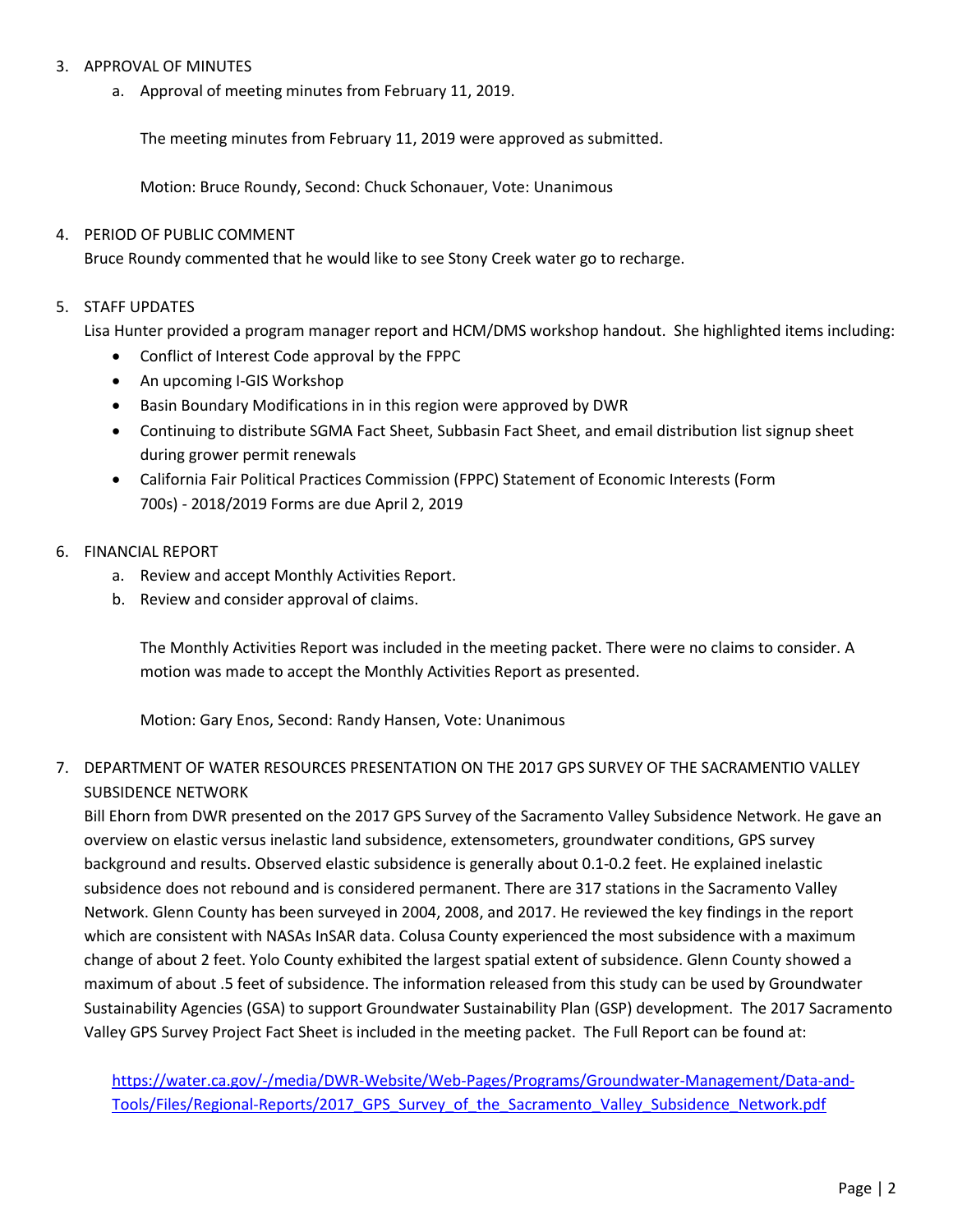#### 8. LONG-TERM FUNDING

- a. Receive update on long-term funding process and activities.
- b. Provide additional direction to Program Manager, Legal Counsel, and/or Committees as needed.
- c. Receive update on and consider setting date for public workshops or public outreach

Lisa Hunter provided an update on Funding Ad Hoc Committee activities. Bruce Roundy commented on City of Orland annexations in process. Ms. Hunter explained that the Proposition 218 process would take a snapshot in time of current parcel conditions and use the best available information.

The GIS files and ownership information have been received and parcels partially within the GGA boundary will only be charged for the land within the GGA boundary. A Public Workshop is scheduled for March 21, 2019 at 6:00pm at the Glenn Success Square Conference Center in Orland. The target audience are individuals with parcels that could be affected by the proposed fee; parcel owners are currently receiving the mailers notifying them of the workshop. Ms. Hunter included federal and state land in the mailing to keep them informed about the process. John Amaro suggested excluding state and federal acreage from the parcel assessment fee calculations, but still send a bill with the assumption that they likely will not pay it. Ms. Hunter reviewed some items for the workshop stating John Viegas will be doing the welcome and introduction and Dave Ceppos will do all presentations. There was agreement that the introduction should include the local versus state fee comparison slide. There will be comment cards available for audience members and potential open Q&A discussion if time allows.

Ms. Hunter stated March 15, 2019 is the projected date to have a 5-year budget in place. Provost & Prichard provided a budget template and the Funding Ad Hoc Committee is working on a draft budget. Mr. Amaro asked the group if they are happy with the amount of meetings for the outreach and proposition 218 process. Gary Enos suggested three meetings potentially with one in Orland, Willows, and Ord Bend. Ms. Hunter asked for clarification on how many of the meetings the GGA Board would want facilitated or if they would like to hold meetings on their own utilizing the outreach materials made by Provost & Pritchard. Gary Hansen recommended the information and delivery be uniform at all the meetings and there was agreeance among Board members.

Ms. Hunter stated current member agencies are paying a fixed fee and acreage fee. She asked for clarification that in the future do member agencies expect to be paying a fixed fee or will that obligation conclude when the two-year commitment is complete? The Board members indicated the respective Boards expect the contributions from member agencies will only be for the two-year commitment made during JPA development. Ms. Hunter also requested clarification on which committee the Board would like to lead public outreach tasks. Mr. Amaro stated the Stakeholder Outreach Committee would be the most suited for outreach tasks.

#### 9. GOLDEN STATE RISK MANAGEMENT AUTHORITY 2019 BOARD OF DIRECTORS ELECTION

- a. Consider candidates listed on the ballot for Special District position on the GSRMA Governing Board.
- b. Authorize Program Manager to cast vote on behalf of the Glenn Groundwater Authority.

The GGA Board considered and discussed candidates listed on the ballot for the Special District position. The candidates include Hamilton City Community Services District, Lake Shastina Community Services District, and Artois Community Services District. The Board authorized the Program Manager to cast a vote for Artois Community Services District for the Special District position on behalf of the GGA.